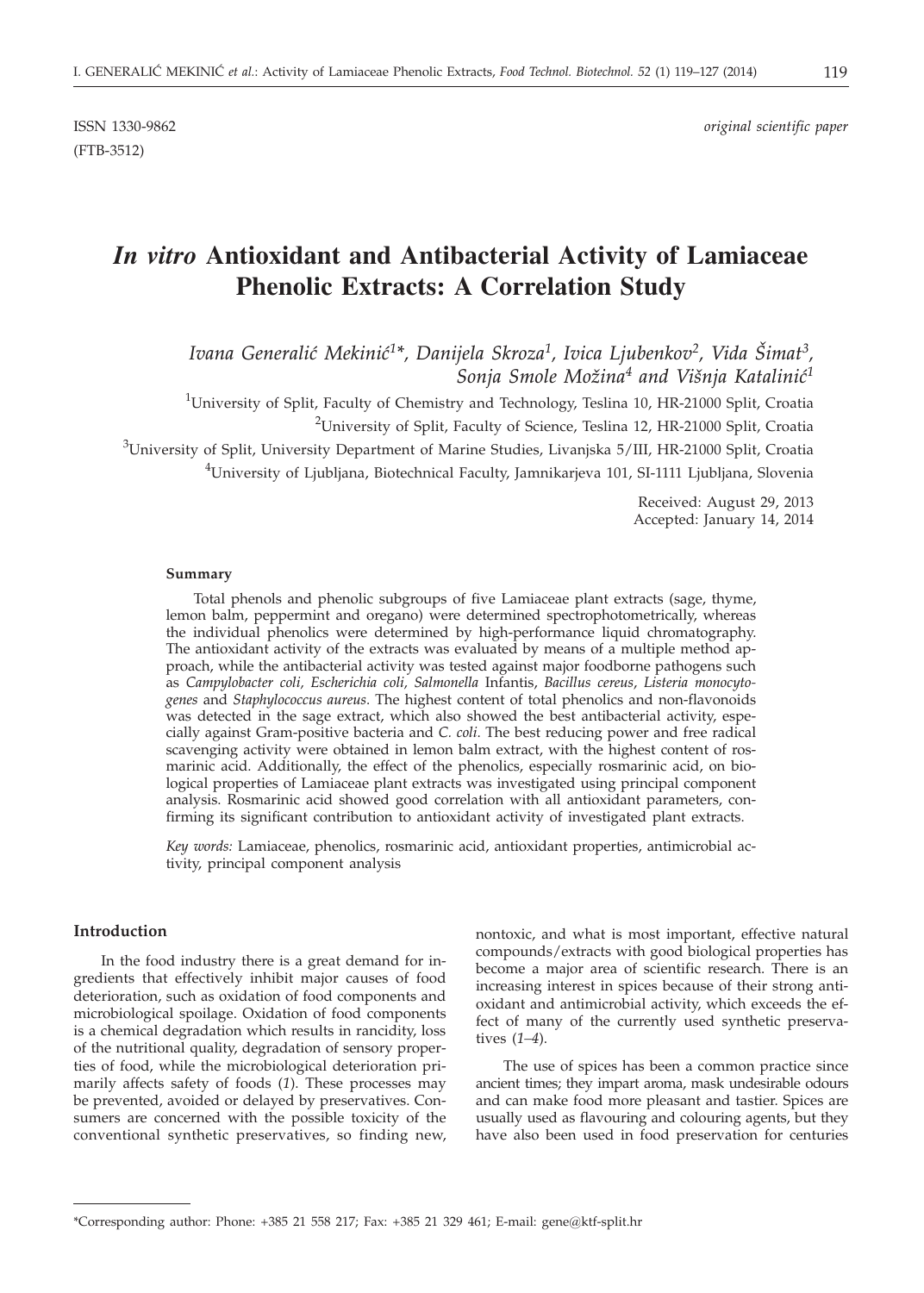because they are known to exert antioxidant and antimicrobial activity (*5*–*9*). Numerous studies have been published on the antimicrobial activity of spices against a wide range of microorganisms, including foodborne pathogens (*9*–*12*). The results of these studies have led to suggestion that they could be used as natural preservatives. In recent years major research has been focused on the nonnutritive constituents of plants because many studies carried out showed that biological activity of plants was strongly connected with the presence of substances which usually occur in very small quantities (*3*,*10*,*11*,*13*). Among diverse groups of phytochemicals present in plants, their biological activity is usually attributed to the presence of phenolics and terpenoids (*9*,*10*,*14*,*15*). Plants from the Lamiaceae family are the most used and commercialized species with good antioxidant and antimicrobial activity. Studies on the chemical constituents of Lamiaceae plants have been mainly focused on terpenoids (essential oils), but in recent years much attention has been directed to the hydrophilic components, like phenolic compounds. The majority of the phenolics in the mint family plants are phenolic acids, exclusively caffeic acid derivatives (*3*,*16*,*17*). Although Lamiaceae plants have been widely investigated, the results of different studies are difficult to compare, usually because of different sample preparation procedures, the used methods and different strains of microorganisms. Also, in a lot of cases, contradictory data have been reported by different authors for the same compound/plant extract.

The aim of this study is to investigate and compare the phenolic composition, antioxidant and antimicrobial properties of five plants from the mint family (sage, thyme, lemon balm, peppermint and oregano) in order to find the connection between the chemical composition of the extracts and their antioxidant/antimicrobial activity. Antioxidant activity of complex mixtures, like plant extracts, is usually attributed to a group of phytochemicals present in them and rarely to the presence of a single compound. In this study, we attempt to prove the effect of rosmarinic acid, the dominant phenolic compound in the extracts, on the biological activity of plant extracts, by submitting the results to multivariate principal component analysis (PCA).

# **Materials and Methods**

# *Chemicals and apparatus*

All reagents and solvents used in the experiments were of adequate analytical grade and were obtained from Kemika (Zagreb, Croatia), Merck Co. (Darmstadt, Germany), Oxoid (Hampshire, UK) and Sigma-Aldrich GmbH (Steinheim, Germany). Reference substances for spectrophotometric measurements were obtained from Sigma-Aldrich GmbH (gallic acid monohydrate  $\geq$ 98 %, HPLC; (+)-catechin hydrate  $\geq$ 98 %, HPLC), BioChemika, Fluka AG, Sigma-Aldrich, Buchs, Switzerland ((–)-epicatechin  $\geq$ 90%, sum of enantiomers, HPLC), and Riedel--de Haen AG, Seelze, Germany  $(L(+)$ -ascorbic acid  $\geq 99.7$ %, oxidimetric). Spectrophotometric measurements were performed on a UV-VIS double beam Specord 200 spectrometer (Analytik Jena GmbH, Jena, Germany) and Sunrise basic microplate reader (Tecan, Mannedorf, Switzerland). For bioluminiscence measurements, Microplate Reader Safire II (Tecan) was used. The HPLC system used consisted of a Varian 330 UV/VIS photodiode array detector, a ternary gradient liquid Pro Star 230 pump, a model 500 heater and Star chromatography workstation v. 6.0 (Varian Inc., Walnut Creek, CA, USA).

### *Plant material and extraction procedure*

Plant material: sage (*Salvia officinalis* L.), thyme (*Thymus serpyllum* L.), lemon balm (*Melissa officinalis* L.), peppermint (*Mentha piperita* L.) and oregano (*Origanum vulgare* L.), produced and distributed by Suban (Samobor, Croatia), were purchased from a local herbal pharmacy.

Homogenized plant material (5 g) was extracted with 250 mL of extraction solvent (ethanol/water=80:20, by volume) at 60 °C for 60 min. After cooling, the samples were filtered to remove residual particles, and the residual tissue was washed with solvent (3×10 mL). The extractions were performed in triplicate for each sample, and after the filtration, the three sample extracts were combined and evaporated to the volume of 150 mL, centrifuged and used for further analysis.

## *Phenolic composition analysis*

## Total phenols and phenolic subgroups

The total phenolic content in plant extracts was estimated using the Folin-Ciocalteu method (*18*), while the measurement of non-flavonoids was done using the method described by Kramling and Singleton (*19*). The content of flavonoids was calculated as the difference between the total phenolic and non-flavonoid content. All measurements were carried out in triplicate and the results were expressed as mg of gallic acid equivalents (GAE) per gram of dry plant material (*9*,*15*).

The concentration of the mixture of flavanol monomers and proanthocyanidins was determined using vanillin assay (*18*), while the content of flavanol monomers only was estimated using the *p*-dimethylaminocinnamaldehyde (DMACA) method (*20*). The results for the mixture of flavanol monomers and proanthocyanidins were expressed as mg of catechin equivalents (CE) per gram of dry plant material and for flavanol monomers as mg of epicatechin equivalents (EE) per gram of dry plant material. Each determination was performed in triplicate. Results are expressed as mean values±standard deviations (S.D.).

## HPLC analysis of individual phenolic compounds

For separation, quantification and identification of individual phenolics, HPLC method was used. The standards of vanillin, *m*-hydroxybenzoic, *p*-hydroxybenzoic, protocatechuic, gallic, vanillic, syringic and cinnamic acids were obtained from Merck Co., while *o*-coumaric, *p*-coumaric, caffeic, *trans*-ferulic and rosmarinic acids, (–)-epicatechin, quercetin, luteolin and apigenin were purchased from Sigma-Aldrich GmbH. *Trans*-resveratrol was obtained from Sigma-Aldrich, Milwaukee, WI, USA. Astringin and quercetin-4'-glucoside were purchased from Polyphenols Laboratories AS (Sandnes, Norway), while (+)-catechin, kaempferol and myricetin were obtained from Fluka AG.

Polyphenolic compounds (rosmarinic acid, stilbenes, catechins, flavonols and flavones) were separated on an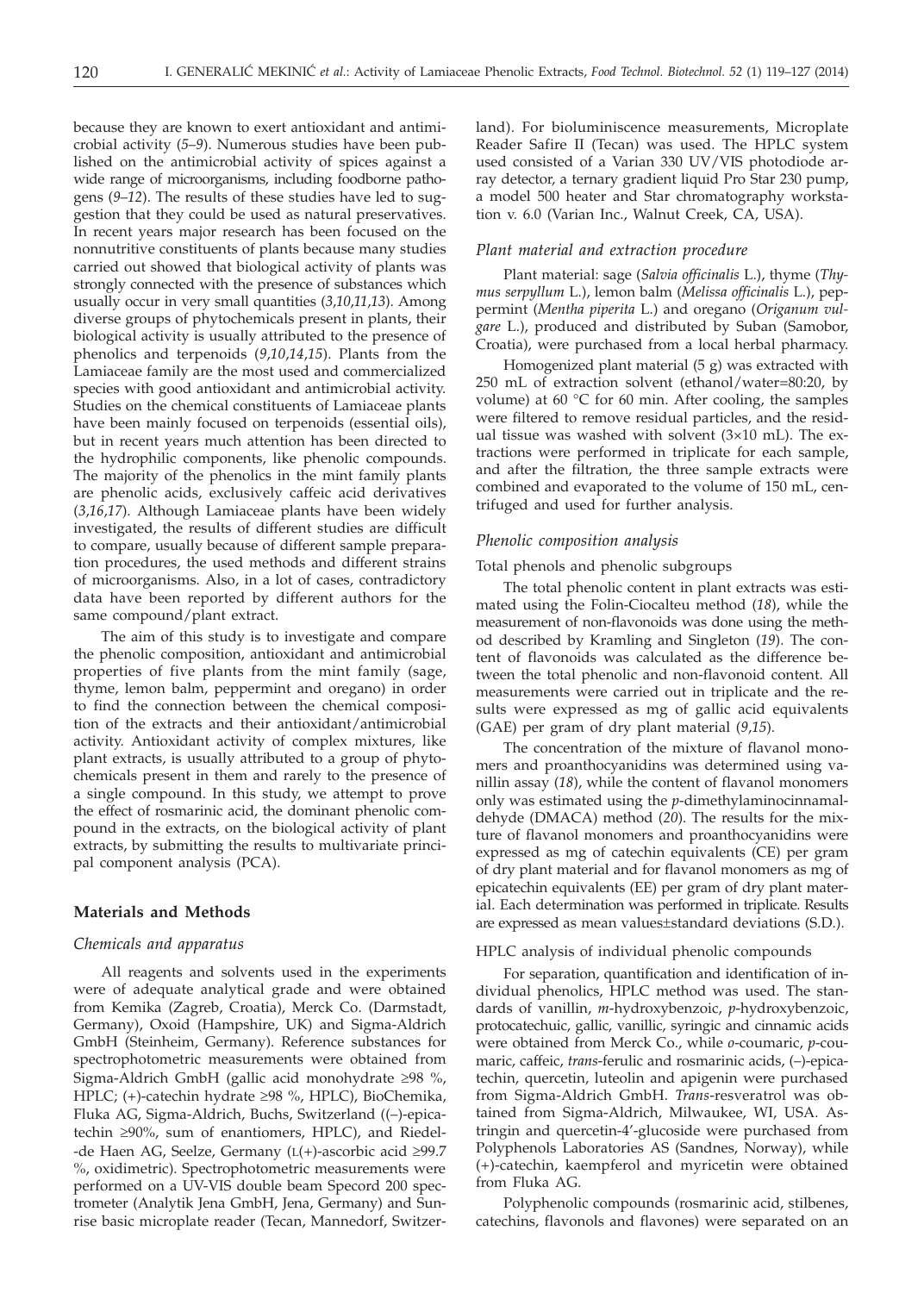UltraAqueous C<sub>18</sub> column (250×4.6 mm, 5 mm, maintained at 30 °C; Restek, Bellefonte, PA, USA) using the following conditions: a gradient consisting of solvent A (water/acetic acid=98:2, by volume) and solvent B (acetonitrile/acetic acid=98:2, by volume) was applied as follows: from 92 % A at 0 min to 80 % A at 18 min, to 60 % A at 25 min, to 55 % A at 30 min, to 35 % A at 40 min, and to 20 % A at 50 min, maintaining at 20 % A for 4 min (54 min), then from 20 to 90 % A at 57 min, and maintaining at 90 % for 3 min (60 min).

Vanillin and monomeric phenolic acids were separated on a Zorbax Eclipse XDB-C18 column (250×4.6 mm, 5 mm, maintained at 25 °C, Agilent Technologies, Santa Clara, CA, USA) using the following conditions: a gradient consisting of solvent A (acetonitrile), solvent B (water/acetic acid=99:1, by volume) and solvent C (methanol) applied as follows: from 1 % A, 95 % B and 4 % C at 0 min to 5 % A, 85 % B and 10 % C at 15 min, to 15 % A, 35 % B and 50 % C at 45 min, to 20 % A, 5 % B and 75 % C at 60 min, to 1 % A, 95 % B and 4 % C at 72 min, maintaining at 1 % A, 95 % B and 4 % C for 3 min (75 min).

Before the injection into a  $C_{18}$  guard column, extracts were filtered  $(0.45 \mu m)$  and adequately diluted with methanol. Each sample was injected twice in the chromatographic system. The applied flow rate in both separation procedures was 1.0 mL/min. Chromatographic peaks of the detected phenolic compounds were identified by comparing their retention times and absorption spectra with those acquired for the corresponding standards analyzed under the same chromatographic conditions. Selected samples were spiked with the standard compounds to confirm the peak identity. The compounds were quantified from the areas of their peaks at 280 nm using external standard calibration curves.

#### *Antioxidant activity*

The reducing power of spice extracts was measured as ferric reducing ability of plasma (FRAP) as described by Benzie and Strain (*21*). A standard curve was prepared using different concentrations of vitamin C and the results are expressed in millimoles of vitamin C per litre of extract.

Free radical scavenging ability was determined using stabile synthetic 2,2-diphenyl-1-picrylhydrazyl radical (DPPH) according to the procedure reported by Katalini} *et al*. (*11*,*15*), and using 2,2'-azinobis-(3-ethylbenzothiazoline-6-sulphonic acid) radical cation (ABTS) according to the original procedure reported by Re *et al.* (*22*). The final results were expressed as inhibitory concentrations (IC $_{50}$ ), mg of GAE per L of extract needed to reduce the radical concentration by 50 %.

The chelating of ferrous ions by the sample was estimated using the colorimetric ferrozine-based assay described by Yen *et al.* (*23*). In this method different dilutions of extracts (concentration of phenolics) were added to the reaction mixture. The concentration of the extracts (in mg of GAE per L) that is effective in the chelation of metal ions by 50 % ( $IC_{50}$ ) was calculated from the dose--response curve plotting between the percentage of chelating activity and the concentration.

The ability of plant extracts to stop the oscillations in Briggs-Rauscher system was estimated in our recently published papers (*9*,*13*). The analyzed plant extracts were diluted to a total phenol concentration of 100 mg of GAE per L, and the results are expressed as the inhibition time (in min) of the oscillations.

The antioxidant activity of Lamiaceae plant extracts in an aqueous emulsion system of linoleic acid and <sup>b</sup>- -carotene was determined according to a method of Moure *et al*. (*24*). The tested plant extracts were diluted to total phenol concentration of 1000 mg of GAE per L. The oxidation of the emulsion of linoleic acid and  $\beta$ -carotene was monitored spectrophotometrically by measuring the absorbance of the sample and control at 470 nm at regular time intervals (40 min).

Each determination of antioxidant activity was performed in triplicate, and the results are expressed as mean values±S.D.

#### *Antimicrobial activity*

#### Bacterial strains and growth conditions

Antimicrobial activity was screened against six bacterial strains, namely *Campylobacter coli* ATCC 33559 (pig faeces isolate), *Escherichia coli* O157:H7 @M370 (clinical isolate), *Salmonella* Infantis ŽM9 (poultry meat isolate), Listeria monocytogenes ŽM58 (IHM, Würzburg, Germany), *Bacillus cereus* WSBC 10530 (clinical isolate) and *Staphylococcus aureus* ATCC 25923 (clinical isolate). *C. coli* was incubated microaerobically at 42 °C in Müller Hinton broth, with 5 % of defibrinated horse blood (Oxoid, Hampshire, UK), while the other bacterial cultures were incubated aerobically at 37 °C in Müller Hinton broth or agar (MHB or MHA; Oxoid). For inoculum preparation all bacteria were incubated for 20 h in MHB and for antibacterial assays, 1 mL of each inoculum was appropriately diluted with MHB to approx. 10<sup>5</sup>–10<sup>6</sup> CFU/mL.

# Determination of the minimum inhibitory concentration by broth microdilution method

For the broth microdilution test, bacterial culture (50  $\mu$ L) in the early stationary phase was added to the wells of a sterile 96-well microtiter plate containing  $50 \mu L$  of a twofold serially diluted phenolic plant extracts in MHB. The plant extracts were previously diluted to 40 % (by volume) stock solutions in MHB. To indicate respiratory activity, the presence of colour was determined after adding 10 µL of INT (2-p-iodophenyl-3-p-nitrophenyl-5--phenyltetrazolium chloride) (2 mg/mL) and incubating for 30 min in the dark (*25*). The absence of a bioluminescence signal was measured by a Microplate Reader Safire II after adding 100  $\mu$ L of BacTiter-Glo<sup>TM</sup> reagent per well and a 5-minute incubation in the dark (*26*). The minimum inhibitory concentration (MIC) value, in mg of dry plant material per mL of growth medium, was the lowest concentration where no metabolic activity was observed. The presented data (MIC value) are the result of three measurements.

#### *Statistical analysis*

Statistical analysis was performed using STATISTICA (Data Analysis Software System, v. 8, StatSoft, Inc, Tulsa, OK, USA) and GraphPad InStat3 (GraphPad Software,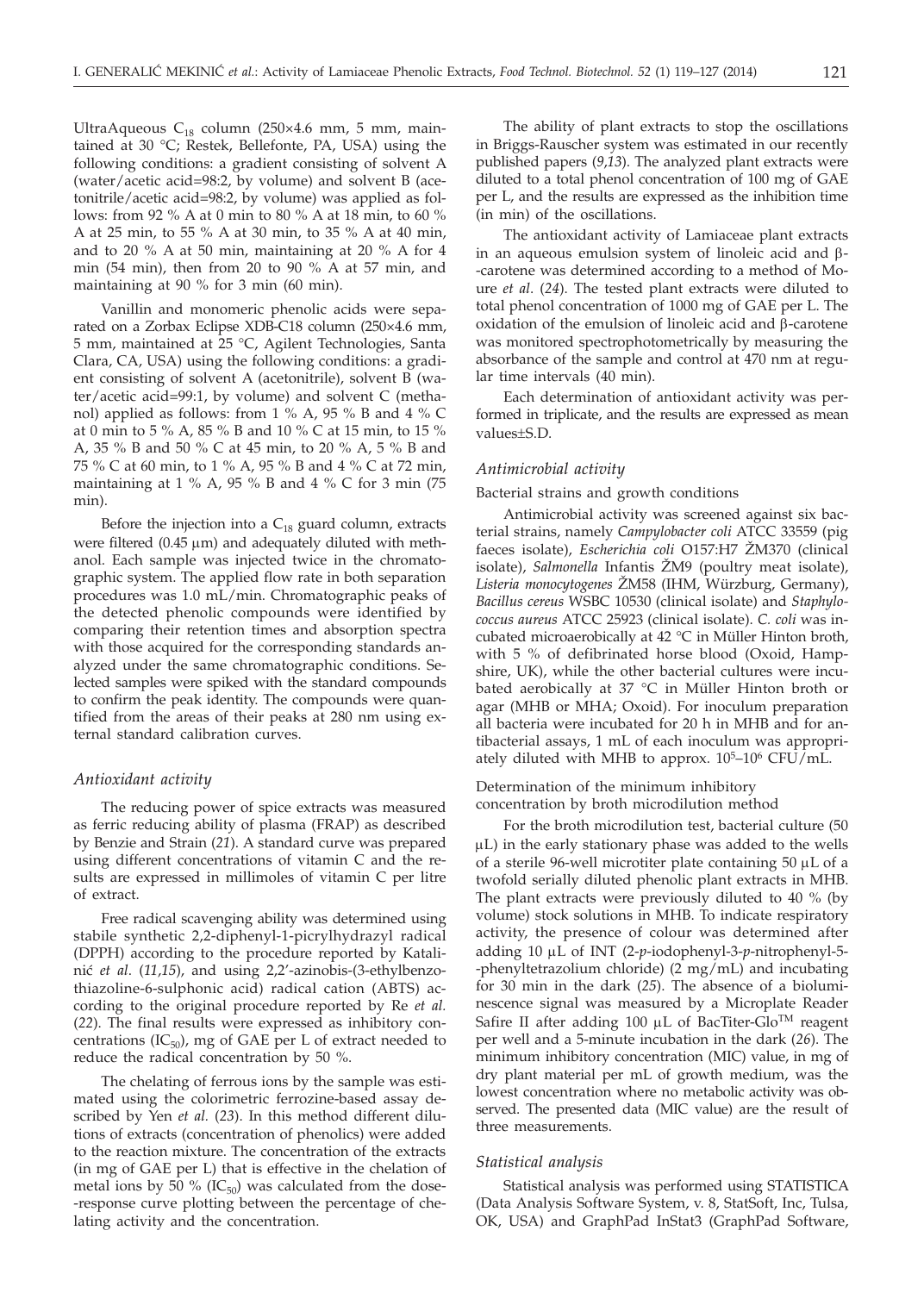San Diego, CA, USA) software packages. Statistical differences between the different sets of data were determined by one-way ANOVA and followed by a least significant difference test at 95 % confidence level. Pearson's correlation coefficient was used to determine the relation between the variables. For more detailed insight in the relations between the variables, results were submitted to multivariate principal component analysis (PCA). All data were expressed as mean values±S.D.

# **Results and Discussion**

Lamiaceae plants were a subject of numerous research because of their good antioxidant properties and high content of phenolics (*6*,*7*,*9*,*10*,*14*,*27*). The results of this study also confirmed relatively high content of these compounds in all investigated plant extracts. As shown in Fig. 1, the highest mass fraction of total phenols was detected in sage extract ((267.7±2.0) mg of GAE per g), which also contained the highest content of non-flavonoids ((236.4±0.5) mg of GAE per g). Non-flavonoid mass fraction was the dominant one in all investigated extracts, especially in sage. This is in accordance with our previous study reporting that the mass fraction of flavonoid compounds in sage extracts ranges from 4 to 17 %, depending on the phenophase in which the plant material was collected (*9*,*13*). The content of total phenols extracted from the sage used in this study was higher than in that reported by Generalić *et al.* (9) probably due to the origin of the plant material. On the other hand, the oregano extract was the richest in flavonoids (92.8 mg of GAE per g or 12 % of the total phenols), while the lowest mass fraction of this group of phytochemicals was detected in peppermint and lemon balm extracts, *i.e.* 3 and 9 %, respectively. Thyme extract had the highest fraction of flavanol monomers. All extracts contained small fraction of flavanol monomers and proanthocyanidins (ranging from 0.01 to 0.13 mg of EE per g); some of them were even negligible, like in sage and lemon balm (Fig. 1).

The HPLC analysis, a common method for identification of individual plant phenolics, was used to detect major phenolic compounds in the investigated plant extracts. Same as for the total phenols and phenolic subgroups, considerable variations were observed between spices in terms of individual phenolics. A total of twenty- -four phenolic compounds was identified and quantified, including simple phenolics, phenolic acids, stilbenes, catechins, flavanols and flavones (Table 1).

Vanillin, a single compound from the group of simple phenolics, was investigated, and it was detected in the extracts of sage  $((0.54\pm0.01)$  mg/g), thyme  $((1.30\pm0.03)$  $mg/g$ ) and peppermint ((0.14±0.03) mg/g), while its presence in the remaining two extracts was not confirmed. All plant extracts contained extremely high mass fractions of phenolic acids, both hydroxybenzoic and hydroxycinnamic derivatives, but the content of the monomer forms was significantly lower compared to that of rosmarinic acid. Gallic acid was the only acid from the group of hydroxybenzoic acids which was detected in all spice extracts (ranging from 0.05 to 0.13 mg/g). Among all the investigated phenolic acids, only protocatechuic acid was not detected in sage extract, which is in accordance with



**Fig. 1.** The mass fractions of the main phenolic subgroups in the plant extracts: a) flavonoids and non-flavonoids, b) mixture of flavanol monomers and proanthocyanidins (FMP) and c) flavanol monomers (FM); GAE=gallic acid equivalents, EE=epicatechin equivalents, CE=catechin equivalents

the results reported by Kivilompolo and Hyötyläinen (*3*). The highest mass fraction of total hydroxybenzoic acids was found in the sage extract, especially syringic  $((1.61\pm0.01)$  mg per g) and *p*-hydroxybenzoic  $((1.04\pm0.02))$ mg per g) acids. Extracts of thyme and oregano contained all monomeric phenolic acids from the group of hydroxycinnamic acids, while the highest fractions of these compounds were detected in the extracts of lemon balm and peppermint. Among hydroxycinnamic acids, rosmarinic acid, an ester of caffeic acid, is one of the most abundant phenolic acids occurring in plants, especially in Lamiaceae species, so it is often used as chemotaxonomic marker of that plant family (*3*,*7*,*9*,*16*). The mass fraction of this compound was extremely high in all investigated extracts, ranging from 17.46 (oregano) to 72.4 mg/g (lemon balm), as expected. Lemon balm ex-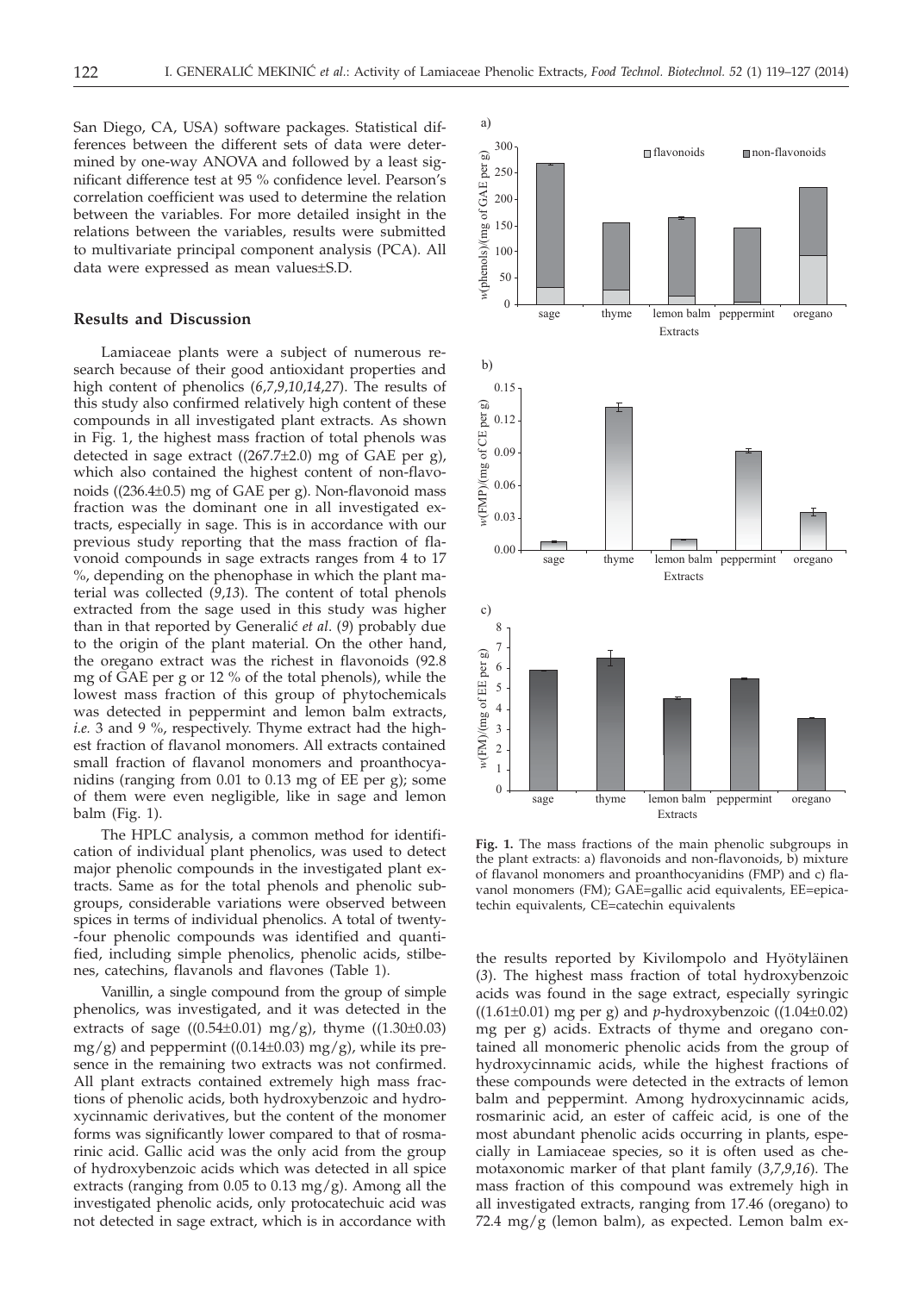|                          | $w$ (extract)/(mg/g) |                       |                       |                     |                       |  |  |  |  |
|--------------------------|----------------------|-----------------------|-----------------------|---------------------|-----------------------|--|--|--|--|
| Phenolic compound        | Sage                 | Thyme                 | Lemon balm            | Peppermint          | Oregano               |  |  |  |  |
| Simple phenols           |                      |                       |                       |                     |                       |  |  |  |  |
| vanillin                 | $(0.54 \pm 0.01)^a$  | $(1.30\pm0.03)^{b}$   | n.d.                  | $(0.14 \pm 0.03)^c$ | n.d.                  |  |  |  |  |
| Hydroxybenzoic acids     |                      |                       |                       |                     |                       |  |  |  |  |
| m-hydroxybenzoic         | $(0.23 \pm 0.03)^a$  | n.d.                  | $(0.41 \pm 0.02)^{b}$ | n.d.                | n.d.                  |  |  |  |  |
| p-hydroxybenzoic         | $(1.04 \pm 0.02)^a$  | $(0.24 \pm 0.02)^{b}$ | $(0.12 \pm 0.01)^c$   | $(0.56 \pm 0.02)^d$ | n.d.                  |  |  |  |  |
| protocatechuic           | n.d.                 | $(0.13 \pm 0.01)^a$   | $(0.34 \pm 0.02)^{b}$ | n.d.                | n.d.                  |  |  |  |  |
| gallic                   | $(0.09 \pm 0.01)^a$  | $(0.13 \pm 0.01)^{b}$ | $(0.07 \pm 0.00)^c$   | $(0.06 \pm 0.01)^c$ | $(0.05 \pm 0.00)^d$   |  |  |  |  |
| vanillic                 | $(0.58 \pm 0.02)^a$  | n.d.                  | $(0.16 \pm 0.01)^{b}$ | n.d.                | $(0.42 \pm 0.02)^c$   |  |  |  |  |
| syringic                 | $(1.61 \pm 0.01)^a$  | n.d.                  | n.d.                  | $(0.19\pm0.01)^{b}$ | $(0.72 \pm 0.01)^c$   |  |  |  |  |
| Hydroxycinnamic acids    |                      |                       |                       |                     |                       |  |  |  |  |
| cinnamic                 | $(0.04 \pm 0.00)^a$  | $(0.10\pm0.00)^{b}$   | $(0.96 \pm 0.03)^c$   | $(0.05 \pm 0.00)^a$ | $(0.06 \pm 0.01)^a$   |  |  |  |  |
| o-coumaric               | $(0.21 \pm 0.01)^a$  | $(0.24 \pm 0.02)^{b}$ | $(0.77 \pm 0.01)^c$   | $(1.67 \pm 0.01)^d$ | $(0.40 \pm 0.01)^e$   |  |  |  |  |
| p-coumaric               | $(0.07 \pm 0.00)^a$  | $(0.21 \pm 0.03)^{b}$ | n.d.                  | n.d.                | $(0.20 \pm 0.01)^{b}$ |  |  |  |  |
| caffeic                  | $(0.70 \pm 0.01)^a$  | $(0.09 \pm 0.00)^{b}$ | $(0.59 \pm 0.00)^c$   | $(0.90 \pm 0.02)^d$ | $(0.30 \pm 0.04)^e$   |  |  |  |  |
| trans-ferulic            | $(0.20 \pm 0.01)^a$  | $(0.29 \pm 0.01)^{b}$ | $(0.61 \pm 0.02)^c$   | n.d.                | $(0.14 \pm 0.04)^d$   |  |  |  |  |
| rosmarinic               | $(25.2 \pm 0.5)^{a}$ | $(45.8 \pm 0.7)^b$    | $(72.4 \pm 0.2)^c$    | $(51.8 \pm 0.8)^d$  | $(17.46 \pm 0.09)^e$  |  |  |  |  |
| <b>Stilbenes</b>         |                      |                       |                       |                     |                       |  |  |  |  |
| astringin                | $(0.01 \pm 0.00)^a$  | $(0.47 \pm 0.01)^{b}$ | $(0.11 \pm 0.01)^c$   | n.d.                | n.d.                  |  |  |  |  |
| <i>trans-resveratrol</i> | $(0.14 \pm 0.00)^a$  | n.d.                  | n.d.                  | $(0.12 \pm 0.00)^a$ | n.d.                  |  |  |  |  |
| Catechins                |                      |                       |                       |                     |                       |  |  |  |  |
| $(+)$ -catechin          | $(0.90 \pm 0.07)^a$  | $(1.3\pm0.1)^{b}$     | $(0.63 \pm 0.02)^c$   | $(2.7 \pm 0.2)^d$   | n.d.                  |  |  |  |  |
| (-)-epicatechin          | $(1.32 \pm 0.09)^a$  | n.d.                  | n.d.                  | $(0.98\pm0.00)^{b}$ | $(0.41 \pm 0.02)^c$   |  |  |  |  |
| Flavonols                |                      |                       |                       |                     |                       |  |  |  |  |
| quercetin                | $(0.58 \pm 0.02)^a$  | n.d.                  | n.d.                  | n.d.                | n.d.                  |  |  |  |  |
| quercetin-4'-glucoside   | $(4.89 \pm 0.00)^a$  | $(3.72 \pm 0.07)^b$   | n.d.                  | $(1.67 \pm 0.07)^c$ | $(15.0 \pm 0.1)^d$    |  |  |  |  |
| kaempferol               | $(0.15 \pm 0.01)^a$  | $(0.37 \pm 0.02)^{b}$ | n.d.                  | n.d.                | $(0.11 \pm 0.01)^c$   |  |  |  |  |
| myricetin                | n.d.                 | n.d.                  | n.d.                  | n.d.                | n.d.                  |  |  |  |  |
| Flavons                  |                      |                       |                       |                     |                       |  |  |  |  |
| luteolin                 | $(0.7 \pm 0.2)^a$    | n.d.                  | $(1.31\pm0.04)^{b}$   | n.d.                | $(0.24 \pm 0.02)^c$   |  |  |  |  |
| apigenin                 | n.d.                 | $(0.42 \pm 0.02)$     | n.d.                  | n.d.                | n.d.                  |  |  |  |  |

| Table 1. Quantitative HPLC analysis of individual phenolics per dry mass of plant material |  |  |  |  |
|--------------------------------------------------------------------------------------------|--|--|--|--|
|--------------------------------------------------------------------------------------------|--|--|--|--|

Results are expressed as mean values±standard deviations (S.D.). Different letters (a, b, c, d) in superscript in the same row denote significant difference (p<0.05); n.d.=not detected

tract was also rich in cinnamic, caffeic and *trans*-ferulic acids. High amounts of ferulic acid in lemon balm extracts were reported by Wojdylo *et al*. (*7*). Zgórka and Glowniak (*16*) found high amounts of *p*-hydroxybenzoic acid in peppermint extract, and did not detect the presence of *p*-coumaric and *trans*-ferulic acids, which is in accordance with our results.

Besides phenolic acids, we also investigated the presence of the non-flavonoids from the group of stilbenes: astringin and *trans*-resveratrol. Over the past several years, stilbenes and especially resveratrol and its derivatives, have attracted immense attention of biologists and chemists due to their numerous biological activities and possible pharmacological applications. In this study, the presence of these phytochemicals was not confirmed only in the oregano extract. Kulišić-Bilušić et al. (28) also reported the presence of *trans*-resveratrol in sage and lemon balm extracts. Significant mass fraction of astringin was found in thyme extract  $(0.47 \text{ mg/g})$ , while sage and peppermint contained 0.14 and 0.12 mg/g of *trans*-resveratrol, respectively. In our previous study on sage, we confirmed the presence of stilbenes in the investigated extracts, but the dominant compound was *cis*-resveratrol (*9*).

From the group of flavonoids, sage extract was rich in quercetin (0.58 mg/g), quercetin-4'-glucoside (4.89 mg/g), kaempferol (0.15 mg/g) and luteolin (0.7 mg/g). Wojdylo *et al*. (*7*) reported similar results for quercetin and luteolin in their study. Thyme extract contained high mass fraction of quercetin-4'-glucoside  $(3.72 \text{ mg/g})$ , and it was the only extract in which apigenin was found  $(0.42 \text{ mg/g}).$ The presence of apigenin in thyme extracts was also reported by Boros *et al*. (*29*). Peppermint extract was rich in catechines, while oregano extract was rich in quercetin-4'-glucoside  $(15.0 \text{ mg/g}).$ 

In order to draw conclusions about the antioxidant properties of a natural plant extract, a multiple method approach is necessary. For this reason, the ferric reduc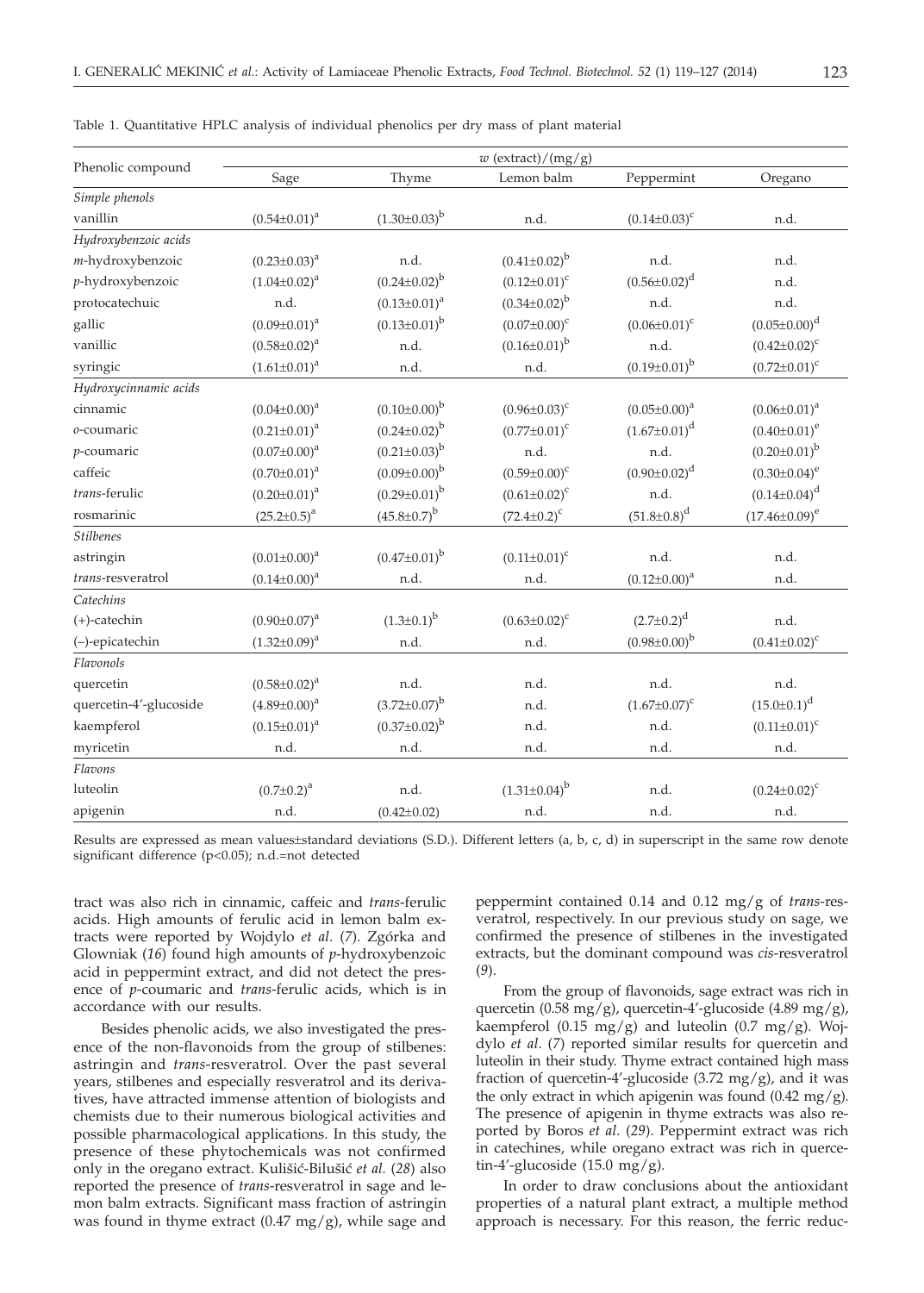ing ability of plasma (FRAP), free radical scavenging activity (using stable 2,2-diphenyl-1-picrylhydrazyl (DPPH) and 2,2'-azinobis-(3-ethylbenzothiazoline-6-sulphonic acid) (ABTS) radicals), chelating ability, activity of extracts in preventing lipid oxidation determined by  $\beta$ -carotene method and antioxidant activity of plant extracts determined using Briggs-Rauscher oscillating reaction were tested. The results obtained using these methods are presented in Table 2.

The FRAP values of the investigated plant extracts ranged from 13.2 (oregano) to 31.8 (lemon balm) mmol of vitamin C equivalents per L of extract. Although peppermint extract had the lowest mass fraction of total phenolics, good reducing ability of that extract could be related to the presence of high levels of rosmarinic acid. Very significant linear correlation was found between the content of rosmarinic acid and FRAP values (R=0.9858). Katalini} *et al*. (*14*) investigated reducing capacity of 70 medicinal plants and also reported best results for lemon balm among all investigated plants. Free radical scavenging assays, DPPH and ABTS, showed a wide variation among the examined spices, with lemon balm having the highest antioxidant activity, probably due to its high content of phenolics, namely rosmarinic acid (DPPH, R=–0.9197; ABTS, R=–0.9102). Capecka *et al.* (*30*) also reported the best free radical scavenging activity of lemon balm among the investigated Lamiaceae plants. FRAP, DPPH and ABTS are single electron transfer-based assays*.* This could be the reason for good correlation between the rosmarinic acid content and the obtained antioxidant properties (*31*). The position and/or number of OH groups on the benzene ring also affect the extent of direct electron transfer reactions. Rosmarinic acid has two *ortho*-dihydroxy groups (catechol structures), and that could be the reason why lemon balm extract, with the highest mass fraction of rosmarinic acid, showed the best results. The catechol structure is the most important structural feature for strong chelating activity, so it is not surprising that the lowest chelating  $IC_{50}$  value was detected for lemon balm extract. A negative correlation was found between the content of rosmarinic acid and chelating activity (R=–0.8831). The lipid peroxidation inhibition potential of the Lamiaceae plant extracts was tested using the  $\beta$ -carotene bleaching method. Using this method, oregano extract was shown to be superior to the other studied extracts. A negative correlation was found between the content of rosmarinic acid and  $\beta$ -carotene inhibition percentage (R=–0.8801), which could mean that this compound is not so effective antioxidant in lipid media. The last method used to provide information about the antioxidant activity of the extracts was Briggs-Rauscher method. The inhibition time of the Briggs-Rauscher oscillations depends on the free radical scavenging ability of the added antioxidant compound/mixture (*9*). In our study thyme extract provided the longest inhibition (53.7 min).

According to the obtained results, it can be confirmed that levels of rosmarinic acid are responsible for most of the observed *in vitro* antioxidant activities of the investigated Lamiaceae plant extracts. In this study, PCA was used for better visualisation of data sets obtained from the determinations of ten studied variables: total phenols, flavonoids, non-flavonoids and rosmarinic acid content, as well as antioxidant activity (FRAP, DPPH and ABTS assay, chelating activity, β-carotene and Briggs--Rauscher method) (Figs. 2a and b). The use of this unsupervised classification method often permits a simple representation of different sample data and their correlations. The first two principal components (PCs) described 92.34 % of the initial data variability, while the remaining PCs each accounted for less than 1 % of the total variance. The correlation loadings of the first two PCs showed high correlations of all studied parameters (Fig. 2a). All the variables studied were characterised by PC1, with the exception of non-flavonoids. Parameters that showed the highest values of factor coordinates, with the highest variable contributions based on the correlation, were FRAP, DPPH  $IC_{50}$  and ABTS  $IC_{50}$  for PC1 and non--flavonoids for PC2. Rosmarinic acid showed good correlation with all antioxidant parameters confirming its significant contribution to the antioxidant activity of the investigated plant extracts. Other non-flavonoid compounds contained in the investigated plant extracts showed lower impact on the antioxidant properties. Antioxidation parameters based on the concentration of total phenols which causes 50 % of radical/metal inhibition (IC $_{50}$  value) were grouped on the right side of the loading plot.

The score plot (Fig. 2b) showed the projection of five cases (investigated plant extracts) in the multivariate space of the first two PCs. The clear separation of the

| Table 2. Antioxidant properties of the plant extracts determined as ferric reducing ability of plasma (FRAP), DPPH and ABTS            |  |  |  |  |  |  |
|----------------------------------------------------------------------------------------------------------------------------------------|--|--|--|--|--|--|
| radical scavenging activities, chelating ability (CHEL) and β-carotene bleaching assays, and Briggs-Rauscher (BR) oscillating reaction |  |  |  |  |  |  |

|                                        | Extracts           |                    |                    |                    |                    |  |  |
|----------------------------------------|--------------------|--------------------|--------------------|--------------------|--------------------|--|--|
| Assays                                 | Sage               | Thyme              | Lemon balm         | Peppermint         | Oregano            |  |  |
| FRAP/mmol of vitamin C per L           | $(15.5 \pm 0.6)^a$ | $(25.7 \pm 0.1)^b$ | $(31.8 \pm 0.3)^c$ | $(25.7 \pm 0.2)^b$ | $(13.2 \pm 0.3)^d$ |  |  |
| DPPH $IC_{50}/mg$ of GAE per L         | $(413\pm20)^a$     | $(251 \pm 27)^b$   | $(233\pm27)^{b}$   | $(254\pm21)^b$     | $(474 \pm 14)^c$   |  |  |
| ABTS IC <sub>50</sub> /mg of GAE per L | $(388\pm15)^{a}$   | $(249\pm12)^{b}$   | $(232 \pm 17)^{b}$ | $(237 \pm 20)^b$   | $(453\pm31)^c$     |  |  |
| CHEL $IC_{50}/mg$ of GAE per L         | $(658 \pm 31)^a$   | $(315 \pm 17)^b$   | $(305 \pm 11)^b$   | $(406\pm20)^{b}$   | $(940±143)^c$      |  |  |
| $\beta$ -carotene inhibition/%         | $(77.6 \pm 0.4)^a$ | $(77\pm3)^{a}$     | $(72.2 \pm 0.7)^b$ | $(72\pm3)^{b}$     | $(78.8 \pm 0.6)^a$ |  |  |
| BR/min                                 | $(18.3 \pm 0.4)^a$ | $(53.7 \pm 0.1)^b$ | $(38\pm2)^{c}$     | $(45\pm3)^d$       | $(12.8 \pm 0.5)^e$ |  |  |

Results are expressed as mean values±S.D.; different letters (a, b, c, d) in superscript in the same row denote significant difference (p<0.05); GAE=gallic acid equivalents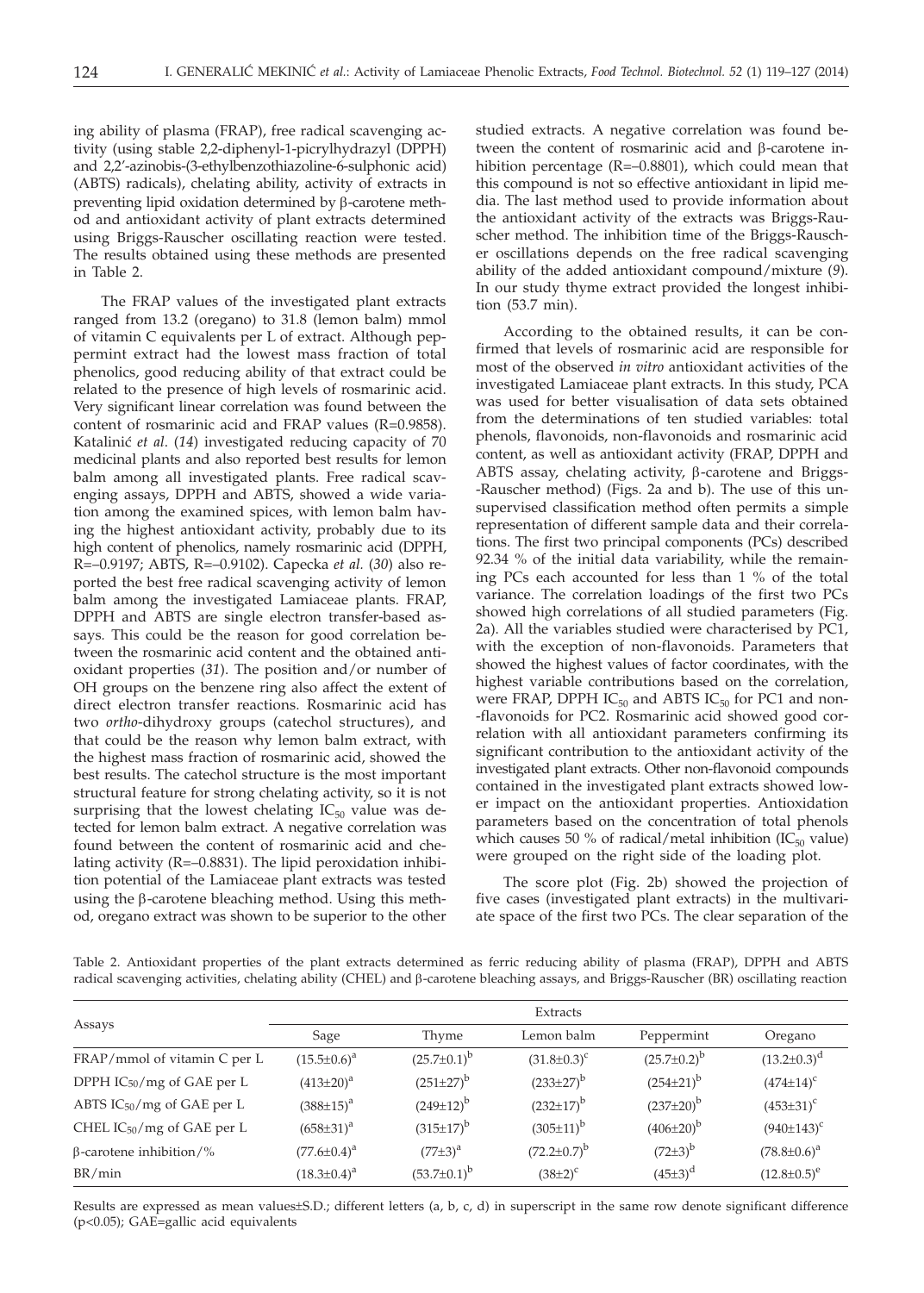

**Fig. 2.** Correlation loading plot (a) and score plot (b) of PCA describing data sets obtained from the spectrophotometric determinations of the antioxidant activity (ferric reducing ability of plasma (FRAP), results of b-carotene (b-CAR) and Briggs-Rauscher (BR) oscillating reaction assays, sample concentration providing 50 % inhibition of DPPH (DPPH IC<sub>50</sub>) and ABTS (ABTS IC<sub>50</sub>) free radicals, and chelating activity (CHEL  $IC_{50}$ )) and the phenolic composition (total phenols (TP), non-flavonoids (NF), flavonoids (FLA) and rosmarinic acid (RA) content) of five Lamiaceae plant extracts

extracts pointed out the main similarities between them. The three extracts grouped on the left (lemon balm, peppermint and thyme) were characterised by high mass fraction of rosmarinic acid, and good reducing, free radical scavenging and chelating activities. Vertical separation along the PC2 (presenting non-flavonoids) indicated small differences in non-flavonoid content between the extracts. Oregano and sage extracts, positioned on the right, are characterised by low mass fraction of rosmarinic acid, low FRAP values and short inhibition time of Briggs-Rauscher oscillations. The obvious vertical separation along the PC2 was observed, caused by the domination of non-flavonoid fraction in the sage extract and high content of flavonoids in the oregano extracts. The results of the PCA analyses were in accordance with the results obtained by analysis of variance (Table 2). Also *t*-test showed statistically significant difference (p<0.05) in the non-flavonoid content between all extracts, which corresponded to vertical separation of the extracts in the score plot.

The antibacterial activity of plant extracts against different bacterial strains is well documented, but studies that include activity of the plant extracts from the same botanical family against major foodborne pathogens are scarce. In this study, antibacterial activity of mint extracts was evaluated by the broth microdilution method against Gram-negative (*C. coli, E. coli* and *Salmonella* Infantis) and Gram-positive (*B. cereus*, *L. monocytogenes* and *S. aureus*) bacterial strains, and the results are presented in Table 3.

Minimum inhibitory concentrations (MICs) of all plant extracts were detected against all tested Gram-positive bacteria and they ranged from 0.34 to over 6.85 mg per mL. The most effective was the sage extract, which inhibited *S. aureus* at the concentration of 0.34 mg per mL of growth medium. Sage extract was also effective against other Gram-positive strains, but at fivefold higher concentrations (1.68 mg per mL of growth medium). Other plant extracts provided almost twofold higher MIC values against *B. cereus* and *L. monocytogenes*. Good antibacterial properties of sage against *B. cereus* and *S. aureus* had also been reported in our previous study (*9*). Lemon balm extract also showed good antimicrobial activity against *S. aureus* (MIC value of 2.43 mg per mL of growth medium), while the MICs of other extracts ranged from 5.60 to 6.85 mg per mL of growth medium. It has already been established that Gram-positive organisms are more sensitive than Gram-negative to the antimicrobial

Table 3. Antibacterial activity of plant extracts expressed as minimum inhibitory concentration (MIC) in mg of dry plant material per mL of growth medium

|           |                        | MIC/(mg/mL) |       |            |            |         |  |  |  |
|-----------|------------------------|-------------|-------|------------|------------|---------|--|--|--|
|           | Bacterium              | Sage        | Thyme | Lemon balm | Peppermint | Oregano |  |  |  |
|           | Campylobacter coli     | 0.82        | 3.40  | 3.40       | 1.71       | 1.70    |  |  |  |
| $Gram(-)$ | Escherichia coli       | 6.72        | >6.73 | 6.73       | 6.71       | >6.72   |  |  |  |
|           | Salmonella Infantis    | 6.72        | >6.73 | >6.73      | >6.71      | >6.72   |  |  |  |
|           | Bacillus cereus        | 1.68        | 6.73  | 6.73       | 6.71       | 3.36    |  |  |  |
| $Gram(+)$ | Listeria monocytogenes | 1.68        | 6.73  | 6.73       | 6.71       | 6.72    |  |  |  |
|           | Staphylococcus aureus  | 0.34        | 6.48  | 2.43       | 6.85       | 5.60    |  |  |  |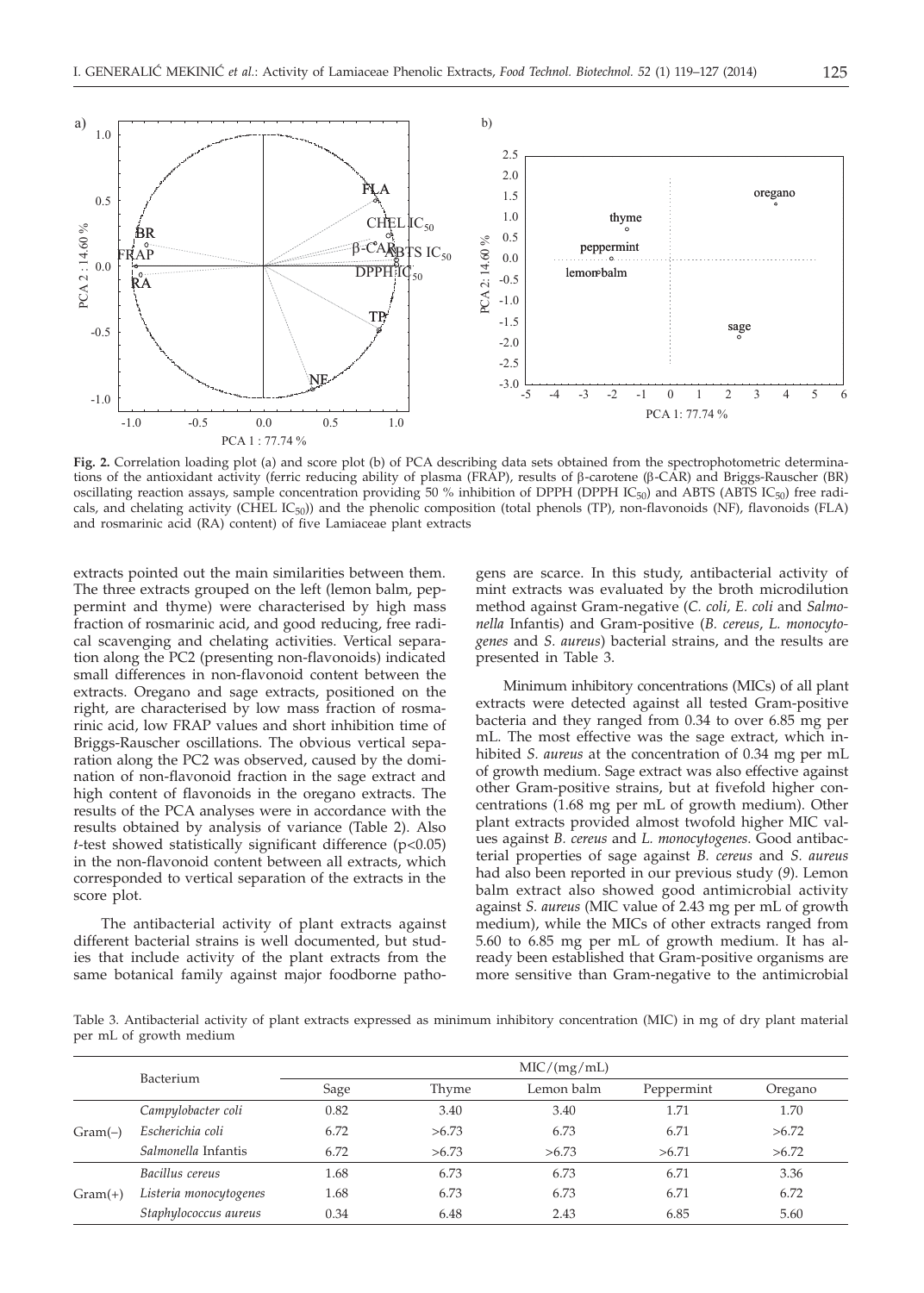compounds in spices, probably due to the presence of outer membrane surrounding the cell wall in Gram-negative bacteria. The most resistant organism to the tested extracts was *S.* Infantis. The MIC value against this microorganism was detected only in the sage extract (6.72 mg per mL of growth medium), while for all other extracts the tested range of concentrations was not sufficient to acquire approximated MIC values. Also, it was impossible to test more concentrated plant extracts due to the susceptibility of microorganisms to higher concentrations of ethanol.

# **Conclusions**

In this work, all investigated Lamiaceae plants were found to have high levels of phenolics, mainly rosmarinic acid, and thus provided good antioxidant and antimicrobial properties. The principal component analysis (PCA) proved to be a very useful tool to identify the most effective variables and their relationships. The combination of phenolic and antioxidant analyses of the plant extracts and the application of PCA allowed the interpretation of the results indicating the existing relationship between the extract active component, rosmarinic acid, and the related biological activity. The application of these plant extracts as food preservatives in some real food systems, the mechanism of their activity and interaction with other food components should be the objective of future research.

#### *Acknowledgements*

We thank the Ministry of Science, Education and Sports of the Republic of Croatia for financial support of this work (Project: 011-2160547-2226).

# **References**

- *1.* M. Suhaj, Spice antioxidants isolation and their antiradical activity: A review, *J. Food Compos. Anal. 19* (2006) 531–537.
- *2.* B. Shan, Y.Z. Cai, M. Sun, H. Corke, Antioxidant capacity of 26 spice extracts and characterization of their phenolic constituents, *J. Agric. Food Chem. 53* (2005) 7749–7759.
- *3.* M. Kivilompolo, T. Hyötyläinen, Comprehensive two-dimensional liquid chromatography in analysis of Lamiaceae herbs: Characterisation and quantification of antioxidant phenolic acids, *J. Chromatogr. A*, *1145* (2007) 115–164.
- *4.* D. Krishnaiah, R. Sarbatly, R. Nithyanandam, A review of the antioxidant potential of medicinal plant species, *Food Bioprod. Process. 89* (2010) 217–233.
- *5.* M. Petersen, M.S.J. Simmonds, Rosmarinic acid, *Phytochemistry, 62* (2003) 121–125.
- *6.* A. Bonanni, L. Campanella, T. Gatta, E. Gregori, M. Tomassetti, Evaluation of the antioxidant and prooxidant properties of several commercial dry spices by different analytical methods, *Food Chem. 102* (2007) 751–758.
- *7.* A. Wojdylo, J. Oszmianski, R. Czemerys, Antioxidant activity and phenolic compounds in 32 selected herbs, *Food Chem. 105* (2007) 940–949.
- *8.* M.M. Tajkarimi, S.A. Ibrahim, D.O. Cliver, Antimicrobial herb and spice compounds in food, *Food Control, 21* (2010) 1199–1218.
- 9. I. Generalić, D. Skroza, J. Šurjak, S. Smole Možina, I. Ljubenkov, A. Katalinić et al., Seasonal variations of phenolic compounds and biological properties in sage (*Salvia officinalis* L.), *Chem. Biodiv. 9* (2012) 441–457.
- *10.* B. Shan, Y.Z. Cai, J.D. Brooks, H. Corke, The *in vitro* antibacterial activity of dietary spice and medicinal herb extracts, *Int. J. Food Microbiol. 117* (2007) 112–119.
- 11. V. Katalinić, S. Smole-Možina, D. Skroza, I. Generalić, H. Abramovič, M. Miloš et al., Polyphenolic profile, antioxidant properties and antimicrobial activity of grape skin extracts of 14 *Vitis vinifera* varieties grown in Dalmatia (Croatia), *Food Chem. 119* (2010) 715–723.
- *12.* H. Jaberian, K. Piri, J. Nazari, Phytochemical composition and in vitro antimicrobial and antioxidant activities of some medicinal plants, *Food Chem. 136* (2013) 237–244.
- 13. I. Generalić, D. Skroza, I. Ljubenkov, A. Katalinić, F. Burčul, V. Katalinić, Influence of the phenophase on the phenolic profile and antioxidant properties of Dalmatian sage, *Food Chem. 127* (2011) 427–433.
- 14. V. Katalinić, M. Miloš, T. Kulišić, M. Jukić, Screening of 70 medicinal plant extracts for antioxidant capacity and total phenols, *Food Chem. 94* (2006) 550–557.
- 15. V. Katalinić, S. Smole Možina, I. Generalić, D. Skroza, I. Ljubenkov, A. Klančnik, Phenolic profile, antioxidant capacity and antimicrobial activity of crude leaf extracts of six *Vitis vinifera* L. varieties, *Int. J. Food Prop. 16* (2013) 45–60.
- *16.* G. Zgórka, K. Glowniak, Variation of free phenolic acids in medicinal plants belonging to the *Lamiaceae* family, *J. Pharmaceut. Biomed. Anal. 26* (2001) 79–87.
- *17.* I. Fecka, S. Turek, Determination of polyphenolic compounds in commercial herbal drugs and spices from Lamiaceae: Thyme, wild thyme and sweet marjoram by chromatographic techniques, *Food Chem. 108* (2008) 1039–1053.
- *18.* M.A. Amerine, C.S. Ough: *Methods for Analysis of Musts and Wines*, John Wiley & Sons, New York, NY, USA (1980).
- *19.* T.A. Kramling, V.L. Singleton, An estimate of the nonflavonoid phenols in wines, *Am. J. Enol. Vitic. 20* (1969) 86– 92.
- *20.* A. Arnous, D.P. Makris, P. Kefalas, Correlation of pigment and flavanol content with antioxidant properties in selected aged regional wines from Greece, *J. Food Compos. Anal. 15* (2002) 655–665.
- *21.* I.F. Benzie, J.J. Strain, The ferric reducing ability of plasma (FRAP) as measurement of 'antioxidant power': The FRAP assay, *Anal. Biochem. 239* (1996) 70–76.
- *22.* R. Re, N. Pellegrini, A. Proteggente, A. Pannala, M. Yang, C. Rice-Evans, Antioxidant activity applying an improved ABTS radical cation decolorization assay, *Free Radic. Biol. Med. 26* (1999) 1231–1237.
- *23.* G.C. Yen, P.D. Duh, D.Y. Chuang, Antioxidant activity of anthraquinones and anthrone, *Food Chem. 70* (2000) 437– 441.
- *24.* A. Moure, D. Franco, J. Sineiro, H. Dominguez, M.J. Nunez, J.M. Lema, Evaluation of extracts from *Gevuina avellana* hulls as antioxidants, *J. Agric. Food Chem. 48* (2000) 3890–3897.
- 25. A. Klančnik, S. Piskernik, B. Jeršek, S. Smole Možina, Evaluation of diffusion and dilution methods to determine the antimicrobial activity of plant extracts, *J. Microbiol. Methods, 81* (2010) 121–186.
- 26. A. Klančnik, B. Guzej, M. Hadolin-Kolar, H. Abramovič, S. Smole Možina, In vitro antimicrobial and antioxidant activity of commercial rosemary extract formulations, *J. Food Prot. 72* (2009) 1744–1752.
- *27.* M.B. Hossain, A. Patras, C. Barry-Ryan, A.B. Martin-Diana, N.P. Brunton, Application of principal component and hierarchical cluster analysis to classify different spices based in vitro antioxidant activity and individual polyphenolic antioxidant compounds, *J. Funct. Foods*, *3* (2011) 179–189.
- 28. T. Kulišić-Bilušić, V. Katalinić, V. Dragović-Uzelac, I. Ljubenkov, A. Kriško, B. Dejanović et al., Antioxidant and ace-